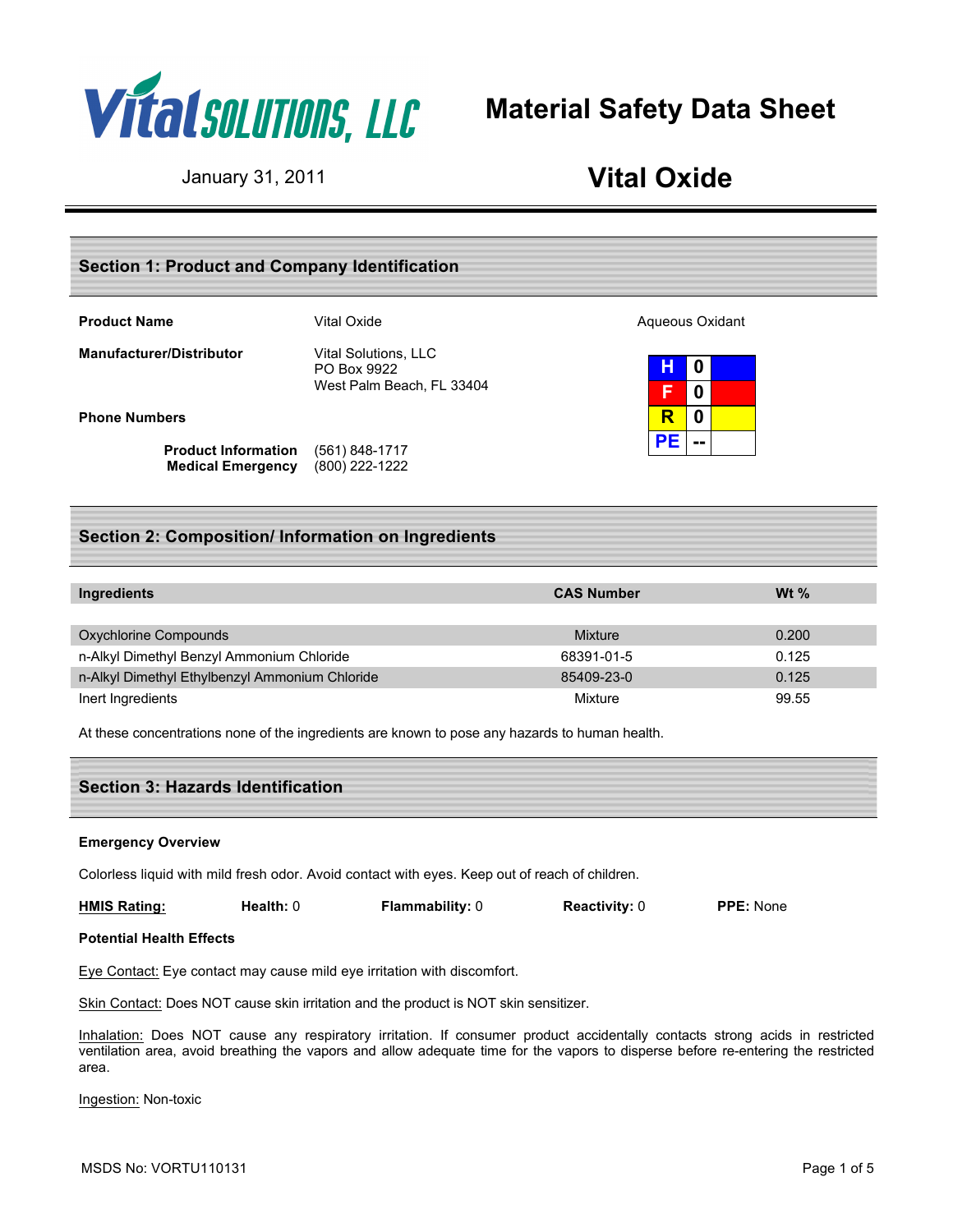#### **Carcinogenicity Information**

None of the components present in this material at concentrations equal to or greater than 0.1% are listed by IARC, NTP, OSHA, and ACGIH as carcinogens.

#### **Section 4: First Aid Measures**

#### **Inhalation**

Does NOT cause any respiratory irritation. If consumer product accidentally contacts strong acids in restricted ventilation area, avoid breathing the vapors, and allow adequate time for the vapors to disperse before re-entering the restricted area.

#### **Skin Contact**

Does NOT cause skin irritation.

#### **Eye Contact**

In case of contact, flush eyes with plenty of water.

## **Ingestion**

Non-toxic. Give a glass of water.

| <b>Section 5: Fire Fighting Measures</b>                                                              |                                                        |                        |                                                  |        |  |
|-------------------------------------------------------------------------------------------------------|--------------------------------------------------------|------------------------|--------------------------------------------------|--------|--|
| <b>Flammable Properties:</b><br><b>Flash Point: Not Available (Non Flammable)</b>                     |                                                        |                        | <b>Burn Rate: Unknown</b>                        |        |  |
| <b>Flammable Limits:</b><br>Lower Flammable Limit: Not Established                                    |                                                        |                        | Upper Flammable Limit: Not Established           |        |  |
| <b>Flammability Classification: Non-Flammable liquid</b>                                              |                                                        |                        | <b>Autoignition Temperature: Not Established</b> |        |  |
| Hazardous Combustion Products: Thermal or other decomposition may yield chlorine dioxide or chlorine. |                                                        |                        |                                                  |        |  |
|                                                                                                       | <b>Extinguishing Media:</b> N/A (Non-Flammable liquid) |                        | <b>Additional Considerations: None</b>           |        |  |
| <b>FIRE FIGHTING INSTRUCTIONS: Non-Flammable liquid</b>                                               |                                                        |                        |                                                  |        |  |
| <b>NFPA Rating:</b>                                                                                   | Health: 1                                              | <b>Flammability: 0</b> | <b>Reactivity: 0</b>                             | PPE: B |  |
| <b>Section 6: Accidental Release Measures</b>                                                         |                                                        |                        |                                                  |        |  |

#### **Spill Clean-Up**

No special clean-up measures are required for the consumer product. To avoid the possibility of "bleaching" the spill should be absorbed with paper towels, and the area rinsed with clean water.

#### **Accidental Release Measures**

Spills are slippery and should be cleaned up promptly.

## **Section 7: Handling and Storage**

**Handling:** Keep away from heat and strong acids. Do not ingest. Keep container closed. Use only with adequate ventilation.

**Storage:** Keep container tightly closed and sealed until ready for use. Keep container in a well-ventilated place. Do not store above 120°F or near fire of open flame. Store large quantities in buildings to comply with OSHA 1910.106. Do not transfer contents to bottles or other unlabelled containers. Do not reuse empty containers. Keep out of reach of children.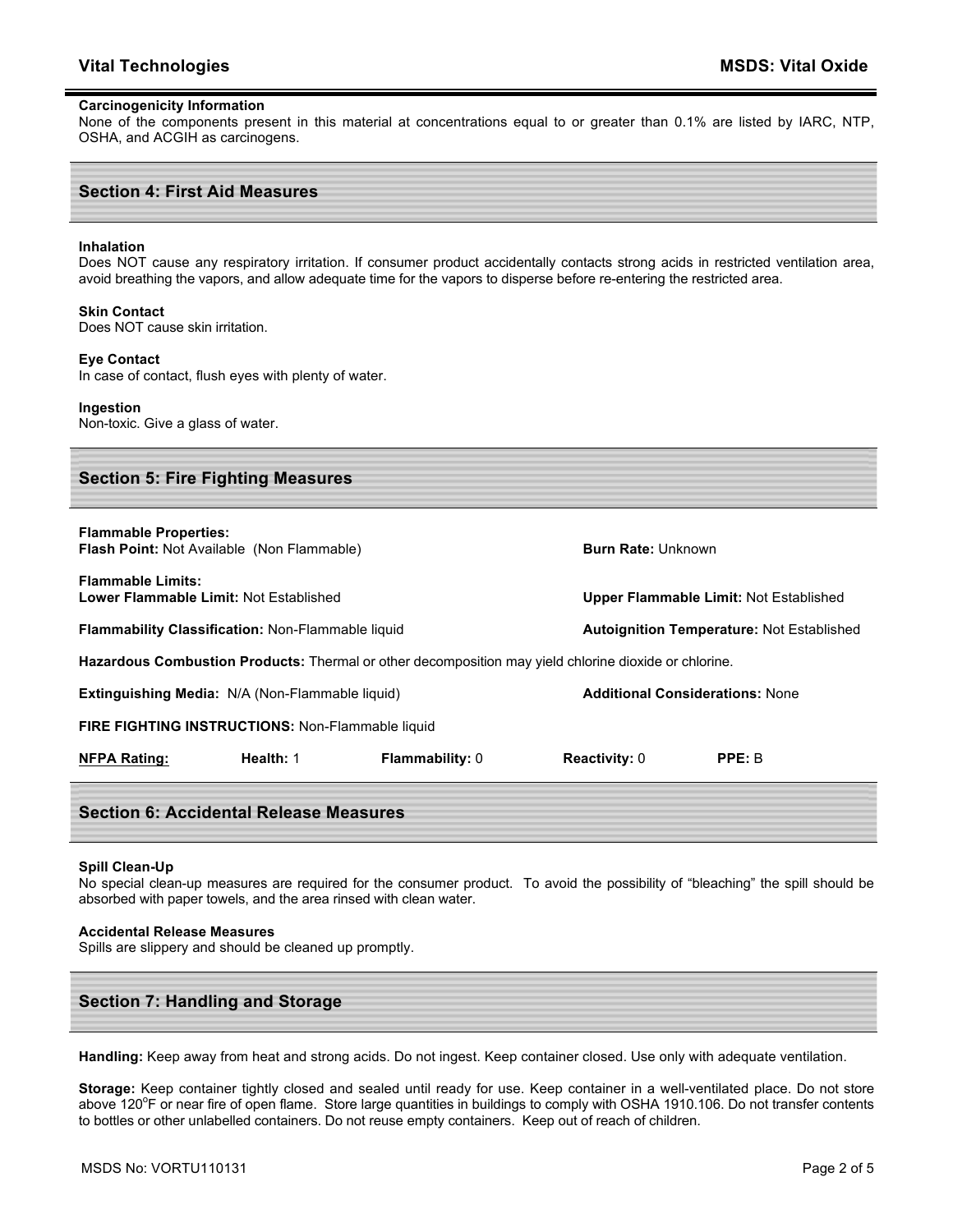#### **Incompatible materials:** Strong acids.

**Special Packaging Materials:** None

## **Section 8: Exposure Control/ Personal Protection**

**Engineering Controls:** Use in adequately ventilated areas.

#### **Personal Protective Equipment:**

**Eye/Face Protection:** Not required for consumer product. **Skin Protection:** Not required for consumer product.

**n-Alkyl Dimethyl Benzyl Ammonium Chloride:**

PEL (OSHA): Not available TLV (ACGIH): Not available

**Respirators:** None required for normal use. If consumer product accidentally contacts strong acids in restricted ventilation area, avoid breathing the vapors, and allow adequate time for the vapors to disperse before re-entering the restricted area.

#### **Exposure Limits:**

#### **Oxychlorine Compounds:**

PEL (OSHA): Not available TLV (ACGIH): Not available

#### **n-Alkyl Dimethyl Ethylbenzyl Ammonium Chloride:**

PEL (OSHA): Not available TLV (ACGIH): Not available

## **Section 9: Physical and Chemical Properties**

| Appearance:                              | Colorless Liquid    | Odor:                       | Mild-Fresh    |
|------------------------------------------|---------------------|-----------------------------|---------------|
| <b>Physical State:</b>                   | Liauid              | pH:                         | $8 - 9$       |
| Boiling Point (°F):                      | 212                 | <b>Solubility in Water:</b> | 100%          |
| Freezing Point (°F):                     | 32                  | Vapor Pressure (mm Hg):     | Not Availa    |
| <b>Volatile Organic Compounds (VOC):</b> | None                | <b>Evaporation Rate:</b>    | Less than     |
| <b>Specific Gravity:</b>                 | 1.008 @ 68°F (20°C) | Density (lb/gal):           | $8.40 \ @ 68$ |

**Solubility in Water:** 100% **Vapor Pressure (mm Hg):** Not Available **Evaporation Rate:** Less than Ether **Specific Gravity:** 1.008 @ 68°F (20°C) **Density (lb/gal):** 8.40 @ 68°F (20°C)

## **Section 10: Stability and Reactivity**

**Chemical Stability:** The product is stable. **Incompatibility with other Materials:** Strong acids.

**Conditions to avoid:** Contact with strong acids **Hazardous Polymerization:** Will not occur.

**Hazardous Decomposition Products:** Thermal or other decomposition may yield chlorine dioxide or chlorine.

## **Section 11: Toxicological Information**

**TOXICITY TESTING –** ACUTE **Inhalation** – Studies with Wistar Albino rats exposed to a respirable aerosol made from a solution of Vital Oxide at a level of 2.08 mg/l for four hours resulted in no deaths and no abnormal necropsy observations. **Eye Contact** – Studies with New Zealand white rabbits showed this product is a very mild ocular irritant; mild conjunctival irritation was observed, but cleared within 72 hours. **Skin Contact** – Study of dermal toxicity in New Zealand white rabbits showed the product to be nontoxic: Dermal LD<sub>50</sub>> 5,000 mg/kg of body weight; Study of dermal irritation in New Zealand white rabbits showed the product is not a dermal irritant. In Dermal Sensitization studies, Vital Oxide was determined not to be a sensitizer. **Swallowing** - Acute oral toxicity in albino rats: Non-toxic  $LD_{50}$  > 5,000 mg/kg of body weight.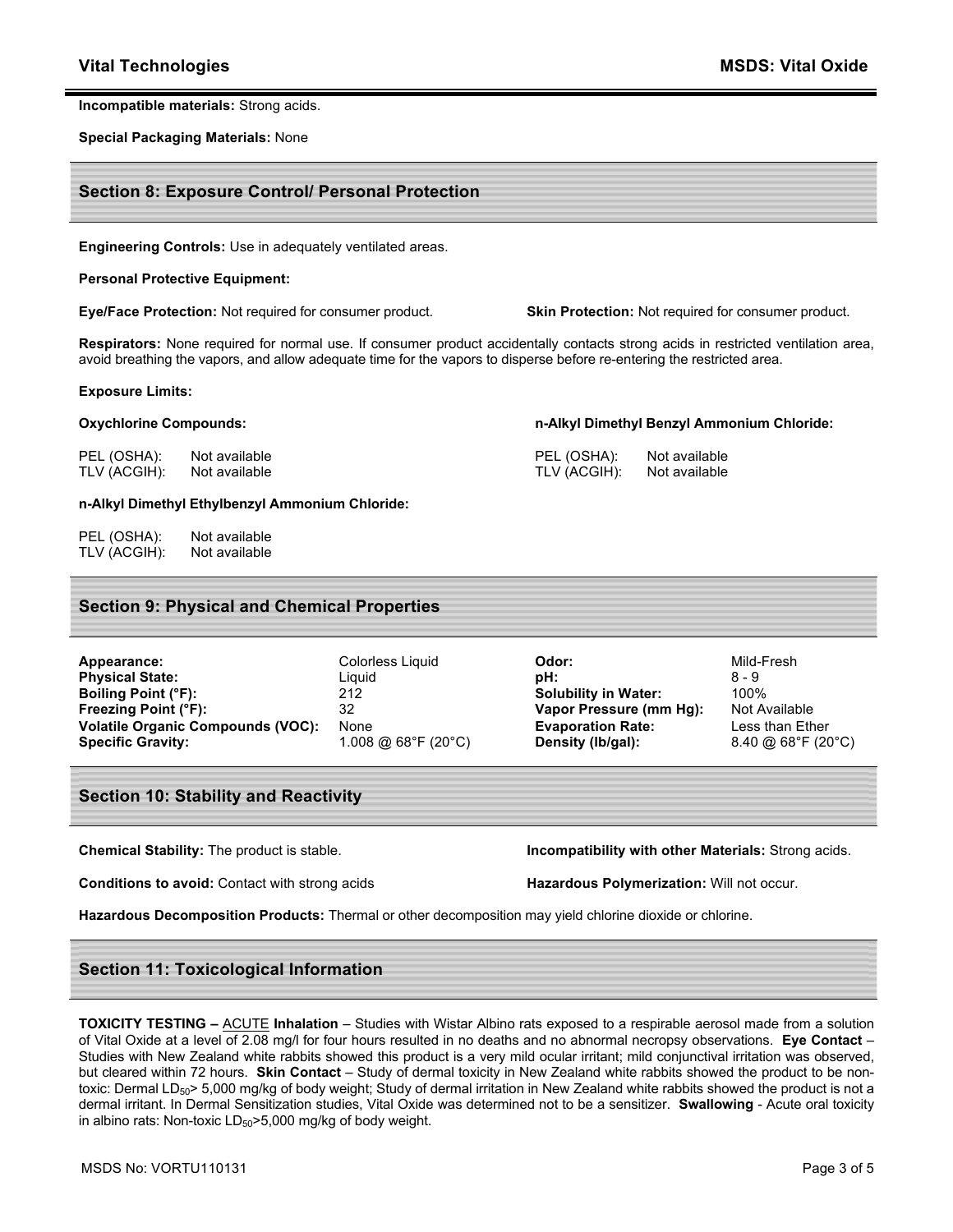## **Vital Technologies MSDS: Vital Oxide**

**EPA TOXICITY RATING – IV (For all exposure routes except for mild eye irritation)** This is the lowest category on the scale and is designed for substances that are the least hazardous.

## **Section 12: Ecological Information**

**Environmental Hazards:** Not data available.

**Environmental Fate:** Not data available.

## **Section 13: Disposal Considerations**

**Waste Disposal:** Treatment, storage, transportation, and disposal must be in accordance with applicable Federal, State/Provincial and Local regulations.

## **Section 14: Transport Information**

**Shipping Information:** Not regulated by DOT, IMO/IMDG and IATA/ICAO for ground, air or ocean shipments.

## **Section 15: Regulatory Information**

#### **U.S. Federal Regulations:**

**TSCA:** All components appear in TSCA Inventory **OSHA:** Refer to Section 8 for exposure limits.

#### **CERCLA SARA Hazard Category:**

**Section 311 and 312:** This product has been reviewed according to the EPA "Hazard Categories" promulgated under Sections 311 and 312 of the Superfund Amendment and Reauthorization Act of 1986 (SARA Title III) and is considered, under applicable definitions, to meet the following categories: None

**Section 313:** This product contains following substances subject to the reporting requirements of Section 313 of Title III of the Superfund Amendments and Reauthorization Act of 1986 and 40 CFR Part 372: None

#### **State regulations:**

State Right to Know information is not provided. **California prop. 65 (no significant risk level):** None

#### **International Regulations:**

**Canadian WHMIS:** Not controlled

**Canadian Environmental Protection Act (CEPA):** Additional information available upon request.

**EU Regulations:** Additional information available upon request.

## **Section 16: Other Information**

The information is furnished without warranty, expressed or implied, except that it is accurate to the best knowledge of Vital Technologies, Inc. The Data on this sheet related only to the specific material designed herein. Vital Technologies, Inc. assumes no legal responsibility for the use or reliance on this data.